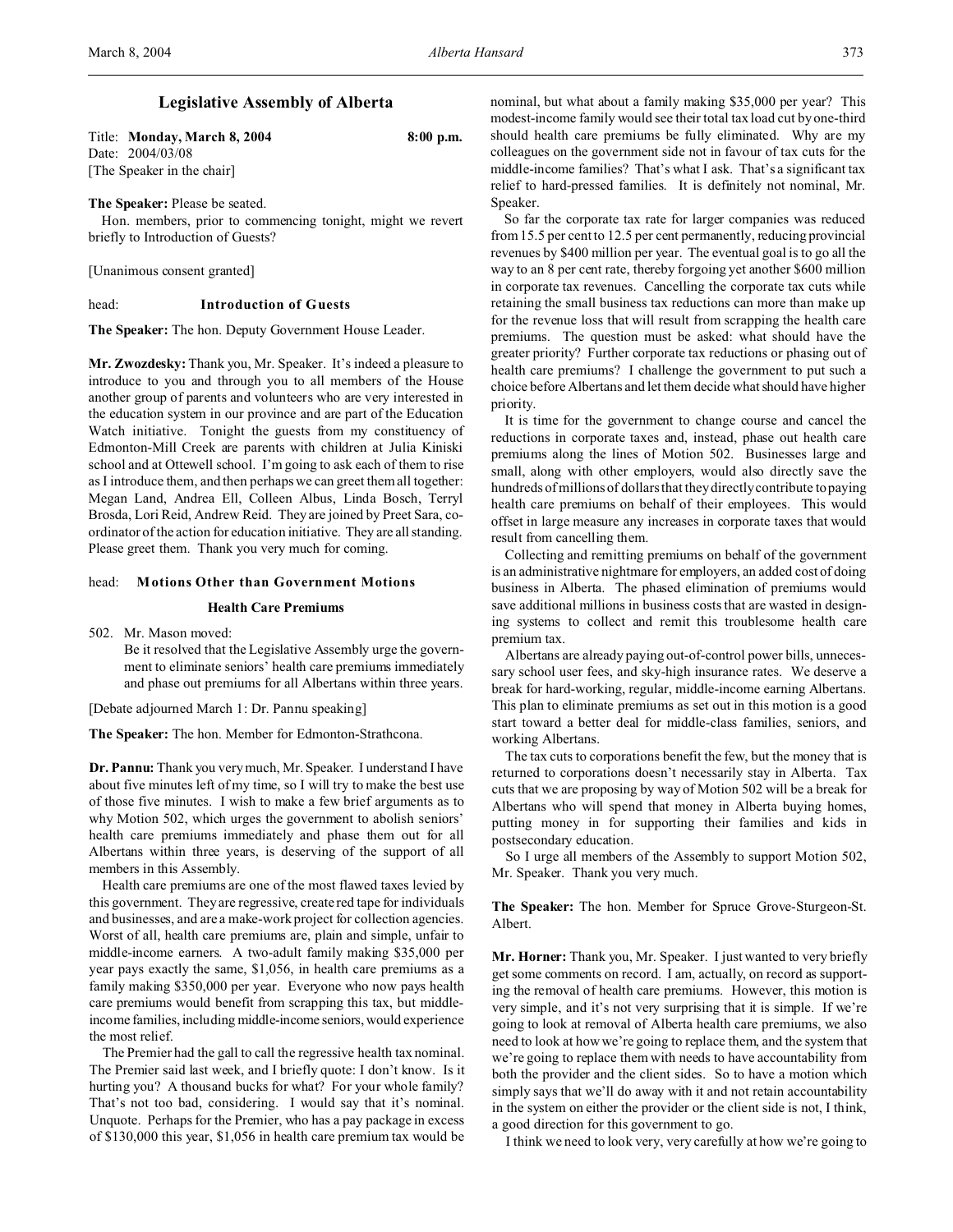fund the system in the future, and we need to make some changes. On that basis, Mr. Speaker, I will not be able to vote in favour of this motion. Thank you.

**The Speaker:** The hon. Member for Edmonton-Manning.

**Mr. Vandermeer:** Thank you, Mr. Speaker. It's my pleasure to rise this evening to speak to Motion 502, sponsored by the hon. Member for Edmonton-Highlands. I would like to begin by saying that I think this is a good and noble motion which attempts to alleviate some of the hardships that Albertans face while paying for health care premiums.

Mr. Speaker, I campaigned on this issue, and I handed out doorto-door information that said that I would sponsor a bill to eliminate health care premiums for all Albertans, and in 2001 I presented such a bill to this Legislature. This motion provides us with an important opportunity, and that is to debate this issue openly here. At least we can hear both sides of the argument, and we can hopefully understand how this issue is affecting each of our own constituents.

I think that the elimination of premiums is something that this government should very seriously consider. I think there are benefits from eliminating premiums that go far beyond the emotional arguments; that is, the unfair tax that people pay when they make over a certain amount of money and that if their income level is \$50,000 or if it's \$500,000, they pay the same in a tax.

Another point is the economic benefits that this would have for the province of Alberta. First of all, we must look at what we bring into our general revenue fund in the form of premiums. Premiums account for \$913 million of our health care funding. This is quite substantial. However, even though we bring in \$913 million, we must ask ourselves: how much does this government pay out as the employer? For instance, the government has a lot of civil servants employed, which means that as the employer the government pays a portion of their premium amount. So if we eliminate premiums, we would be cutting some of our costs back as well, which could be used to offset a bit of the amount that we would forgo by eliminating premiums outright.

We can delve further into this in that we give out money that goes to pay for a portion of premium costs for teachers, police officers, judges, prosecutors, even MLAs – and the list goes on and on – approximately \$15 million a month. That's \$180 million a year. Couple that with \$20 million to administrate the premiums for collection of the money, add in collection agency fees for unpaid premiums, approximately \$50 million in costs to the Alberta government – and the list goes on and on. I've already accounted for \$250 million, and that's just at a glance.

#### *8:10*

What is important to remember is that we give these employees the money and then we collect it back, which I find a bit counterproductive and inefficient. For instance, there is an average of \$3 million a month collected from school boards in health care premiums. We give the school boards the money, and then we just take some of it right back. I think there is a better way of doing this.

What I think we should look at first is how this will benefit the employer, who pays a portion or sometimes all of the premium costs anyhow. I see this tax break the same way I see the federal government not charging municipalities GST. We give money to school boards, municipalities, et cetera, and then they pay us premiums back on behalf of their employees. In this era of tax breaks for corporations and businesses eliminating premiums would in essence give some businesses a saving because they would no longer be funding a portion of the premium costs. I think that eliminating

premiums would be a benefit on a larger scale, not just alleviating hardships for low-income Albertans.

**The Speaker:** I hesitate to interrupt the hon. Member for Edmonton-Manning, but under Standing Order 8(4), which provides for up to five minutes for the sponsor of a motion to close debate, I'd now invite the hon. Member for Edmonton-Highlands to close debate on Motion 502.

**Mr. Mason:** Thank you very much, Mr. Speaker, for the opportunity to conclude debate.

Mr. Speaker, this government, due to abundant oil and gas revenues, is flush with money. The most recent quarterly report says that the government is on track to record a surplus of \$3 billion. The government budget plan will reduce provincial revenues by \$161 million through a one-point cut in the corporate tax rate effective April 1, 2004, part of a multiyear plan to cut corporate taxes in half, permanently reducing provincial revenues by \$1 billion. If it chose to do so, the Tory government could eliminate health care premiums with a pen stroke without in any way jeopardizing the province's bottom line.

Until six weeks ago, Mr. Speaker, it looked like the elimination of health care premiums might be actively being considered as part of the government's agenda. During his year-end interview this year the Premier openly talked about reducing health care premiums. The Seniors minister has repeatedly promised seniors' groups that he is pushing for the elimination of health care premiums.

What seems to have changed in the past six weeks is not the affordability of scrapping health care premiums but, rather, the political agenda of the government. It seems to have taken a considerable turn to the right. The Conservative government seems bent on creating a crisis in public confidence about the sustainability of health care funding as part of an agenda to soften up Albertans to accept user-pay and, ultimately, two-tier health care. Reducing or eliminating health care premiums seems to run counter to this new agenda of stoking public fear about the affordability of health care.

So Alberta seniors, who just a few months ago had reason to believe that the government might eliminate their health care premiums, are suddenly sacrificed to a new, cynical government strategy. Alberta seniors have had to pay more for dental work, eye care, and copayments on prescription drugs. They have seen changes in long-term care centres go up by more than 50 per cent. Cutting seniors' health care premiums will cost a modest \$90 million per year. Cutting premiums represents immediate relief for seniors on fixed incomes coping with rising living costs and cuts to services.

Phasing out this regressive tax for everyone will put \$1,056 into the pocket of each Alberta family. While an extra \$1,056 may seem to be a nominal amount to the Premier, it's a lot of money for the average middle-class family. Middle-class families and working Albertans need a break. The Tory government has made them pay more for power, more for car insurance, more for tuition, more for long-term seniors' care, and more for a host of other public services. For less than the cost of the Tory corporate tax cut, which does nothing for middle-class families, we can scrap this unfair, dishonest, and regressive tax. It's time to end the tax breaks to corporations while middle-class families are being squeezed.

The plan set out in Motion 502 is good for families, and it's good for the economy. Albertans will spend the \$900 million in yearly savings in their communities, which will boost economic activity right here in Alberta. It's time for government members to vote for what they themselves have advocated. I urge all members on all sides of the House to vote for Motion 502.

Thank you, Mr. Speaker.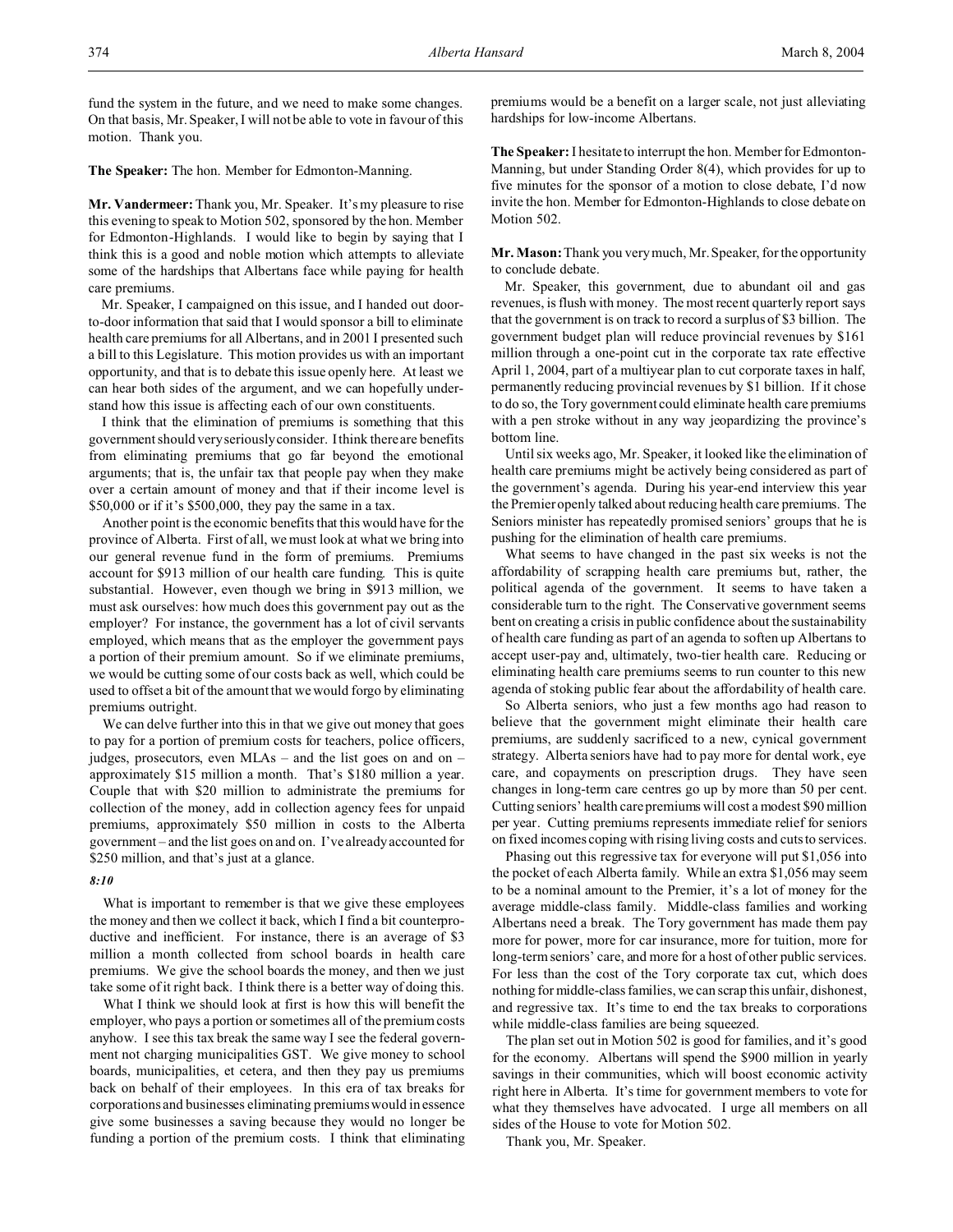[The voice vote indicated that Motion Other than Government Motion 502 lost]

[Several members rose calling for a division. The division bell was rung at 8:17 p.m.]

[Ten minutes having elapsed, the Assembly divided]

| For the motion:     |            |                |
|---------------------|------------|----------------|
| Carlson             | Masyk      | Taft           |
| Mason               | Pannu      | Vandermeer     |
| Against the motion: |            |                |
| Abbott              | Horner     | Pham           |
| Broda               | Lord       | Rathgeber      |
| Calahasen           | Lougheed   | Renner         |
| Cenaiko             | Lukaszuk   | Snelgrove      |
| Doerksen            | Lund       | Stelmach       |
| Evans               | Magnus     | <b>Stevens</b> |
| Forsyth             | McClelland | Strang         |
| Friedel             | McFarland  | Tarchuk        |
| Graham              | Melchin    | Taylor         |
| Griffiths           | O'Neill    | VanderBurg     |
| Herard              | Ouellette  | Zwozdesky      |
| Totals:             | $For-6$    | $Against-33$   |

[Motion Other than Government Motion 502 lost]

#### **Special Constables**

503. Rev. Abbott moved:

Be it resolved that the Legislative Assembly urge the government to introduce legislation which would make special constables accountable to theLawEnforcement Review Board and require special constables to take enhanced weapons training thereby creating the appropriate conditions under which the province could consider allowing the option of arming special constables with better defensive weapons such as Tasers.

**The Speaker:** The hon. Member for Drayton Valley-Calmar.

**Rev. Abbott:** Thank you, Mr. Speaker. It gives me great pleasure to open debate this evening on Motion 503, which asks the Assembly to consider making certain changes to the Police Act and the regulations surrounding the Police Act.

Mr. Speaker, for the purposes of debate it may be useful to separate this motion into its three distinct parts. The first asks that we make special constables accountable to the Law Enforcement Review Board, the second asks that we require our special constables to take more enhanced weapons training, and the third asks only that we consider the possibility of allowing special constables to carry other defensive weapons such as Tasers.

Before I go into each of those sections, Mr. Speaker, I'd like to provide some background as to why I've raised this motion. Everyone in this Assembly understands the increasing role that special constables are playing. In rural areas such as Drayton Valley-Calmar special constables are often the only police presence that some small towns ever see. As municipalities continue to take up a greater role in policing, especially as this role relates to enforcing municipal bylaws and some provincial traffic safety laws inside of municipalities, special constables are increasingly on the front lines of law enforcement.

When special constables are carrying out these duties, they do so with the protection of a can of pepper spray and a billy club, but that's basically about it.

### *8:30*

During normal office hours at RCMP detachments special constables can call RCMP detachments to get a reading on a licence plate to find out if the vehicle that they've pulled over is stolen or if it raises any red flags, but after the RCMP office is closed for the evening, special constables have no backup aside from what everyone else has, a phone call to 911. Given the changing nature of policing in Alberta, I hardly think that this level of backup is appropriate. In my constituency there are several unpopulated areas where you wouldn't want to be left alone while enforcing traffic laws in the evenings.

So consider the situation of a special constable who pulls a guy over for speeding and then has to walk up to the car without having any clue about who is in it or without having any clue about whether or not the person is potentially dangerous or is potentially armed. These special constables often work alone, and when they do, they can be left in a lurch. It's not appropriate for any level of policing, Mr. Speaker, and this reality has sparked a wake-up call amongst many special constables. It's caused them to think: you know, I enforce the law, and there's a certain amount of danger in enforcing the law, and I should be able to adequately protect myself.

While special constables do understand that they are not fullfledged police officers or RCMP officers, many of them cannot understand why that should mean that it is acceptable that they have a lesser means of protecting themselves in dangerous situations. Creating the environment in which there would be an opportunity for special constables to greater protect themselves is therefore the thrust of Motion 503. But we do have to ask ourselves: what are the appropriate conditions under which this could happen?

This leads me to the first part of the motion, the Law Enforcement Review Board. As it stands, special constables are not accountable to the Law Enforcement Review Board. The Solicitor General's department has set out appropriate guidelines for employers of special constables to follow if a complaint is made, but those guidelines are not law. This is, in my mind, an area of our legislation that is due for a change. As special constables are doing more and more, it's entirely appropriate that they be subject to greater levels of accountability.

Once that level of accountability is in place, then it's necessary to make sure that we increase the weapons training of our special constables. We need to ensure that the weapons that our special constables are using are ones that they are capable of using and, more importantly, capable of not using. Special constables would need to be trained to ensure that they were able to diffuse dangerous situations through tried-and-true methods of verbal and psychological force and persuasion. Once these two requirements are satisfied, we will then find ourselves in a better position to provide special constables with better weapons with which to defend themselves.

As for the third part of this motion, Mr. Speaker, let's be perfectly precise. There's nothing in this motion that says special constables must carry Tasers if this motion is passed. My own personal belief, though, is that we do need to start looking at weapons such as the new high-tech Tasers that are available, especially given the difficult and increasingly dangerous situations that special constables are now finding themselves in.

One can agree to this motion without agreeing to allow special constables to carry Tasers. One can agree that special constables ought to be accountable to the Law Enforcement Review Board, and one can agree to the suggestion that special constables ought to take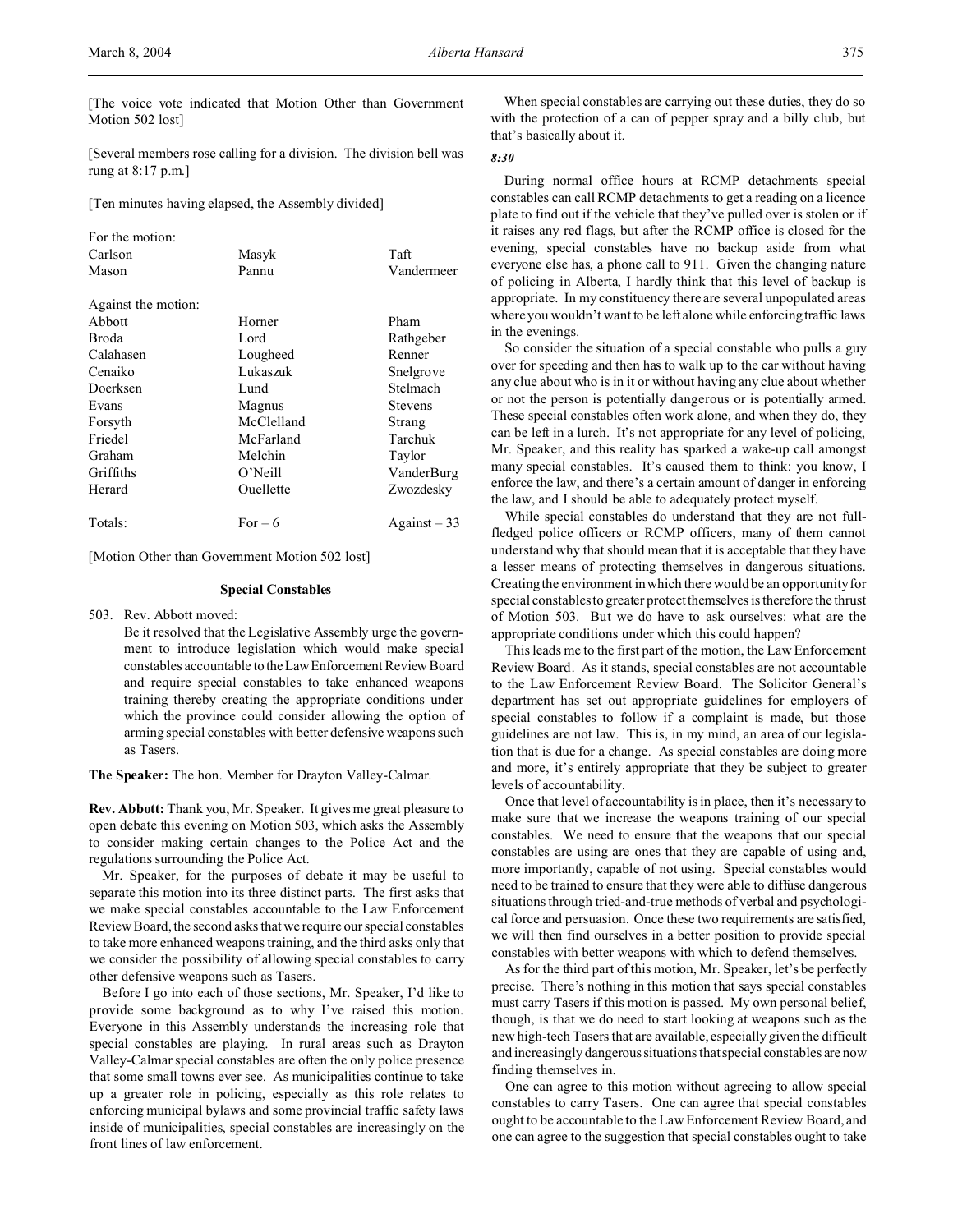more enhanced training than they do now. If you agree to these two things, then by the actual wording of the motion you should agree with the entire motion. Perhaps you might not want to see special constables carrying Tasers, but note that this part of the motion is only an after-the-fact consideration. It's really not the meat and bones of the motion.

My own personal belief is that we need to start looking forward, and in that look forward, especially given the increased role that special constables are playing these days, we ought to consider arming certain special constables with better weaponry. I chose the Taser as the next step for special constables because it is a less lethal weapon that is not actually a firearm. Its purpose is to subdue, not to maim, to injure, or to kill.

I'd also submit that Tasers are far more humane than a billy club. Mr. Speaker, billy clubs are designed for the purpose of clubbing somebody over the head as a means of forcing their submission. Tasers are kind of the modern-day billy club, and I believe that they should replace this ancient and barbaric weapon.

Pepper spray is designed to burn someone's eyes and cause the skin around the eyes to swell so that that person cannot keep his or her eyes open. Now, a Taser, on the other hand, sends a shock into the person, causing that person to black out immediately. There's no beating. There's no burning and swelling. There's simply one quick shock which causes the person to become temporarily immobile. Officers, or in this case special constables, then have the ability to neutralize any threat that may have been posed by the person.

Another advantage of a Taser versus a billy club or pepper spray is that a Taser gives the officer far greater reaction time and distance in the event of a threat. With a Taser an officer can secure a distance of roughly 15 feet between himself and a potential threat. With that much room to work with, the officer is that much farther out of harm's way in the event that a threat is imminent.

Mr. Speaker, nobody denies that the best way to reduce a threat is to nonviolently ease the tension of a situation and talk a possible threatening person into submitting to the will of an officer. Special constables understand this as much as any other person involved in law enforcement. Nobody relishes the opportunity to pull a weapon on a citizen, and if they do relish that opportunity, well, they ought not be involved in any aspect of law enforcement. Nor should a person who enjoys threatening others with a weapon be allowed to carry pepper spray or a billy club. If we are willing to trust people with a billy club and with pepper spray, then we should at least be able to ask why we wouldn't allow these very same people to carry a Taser.

At the same time, Mr. Speaker, nobody can look forward to being asked to enforce the law without having the proper backup protection. It is my contention that a billy club and pepper spray do not provide that proper backup protection.

So, again, before I close, I'd like to recap. In order to agree with this motion, all one has to do is agree to the following: that special constables ought to be accountable to the Law Enforcement Review Board and, secondly, that greater weapons training is something that we should consider providing for all of our special constables across Alberta. If you agree with these steps, then you ought to agree with Motion 503. I guarantee you that special constables would definitely appreciate not only the support that you give them but also the next step towards greater protection that you would give them as well.

I know also, Mr. Speaker, from some of the meetings that I've held with my municipalities that this is something that they are more than willing to fund on behalf of their special constables just to ensure that they feel safer when they're out there on the streets enforcing the laws.

Thank you, Mr. Speaker.

**Ms Carlson:** Mr. Speaker, it sounds to me like what the Member for Drayton Valley-Calmar wants is his own Taser.

**Rev. Abbott:** Right on.

**Ms Carlson:** That's what I thought. He'd be the last person I'd trust with that kind of a weapon, I have to tell you. [interjections]

**The Speaker:** Let's not start violating Standing Orders about accruing to certain members what their beliefs are or are not. Only the hon. member knows what he or she believes. Please.

**Ms Carlson:** Thank you, Mr. Speaker. I am happy to speak to this motion. I don't agree with what the member has put forward.

Certainly, we have a great deal of respect for the work that special constables perform in our communities every day. They provide a very necessary and important assisting function to existing police forces, and they do do some of the work for which the higher level training that police officers have isn't necessary, things like enforcing municipal bylaws and running photoradar and dealing with public education.

But they truly are really an assist function, Mr. Speaker, and I think it's a very slippery slope if we start to look at giving them more power and more ability. What we enter into then is a real deskilling process that we've seen occur in other areas like the trades and like the nursing profession.

We've seen over the years how a lot of the work has been taken away from registered nurses so that lower paying staff can be hired to perform those functions. Well, that's exactly what's happening here. What I see is that the municipalities, who are very crunched for funding to provide their policing and the other necessary services, are looking at reducing their police costs and are looking at being able to incorporate special constables in a more active function in the police work. Well, that's a very dangerous place for us to go.

#### [Mr. Shariff in the chair]

If the special constables receive more training than what they are getting now, as the member who introduced this motion would suggest, then they should be police officers. Police officer training is not years in nature; it's months in nature. With a little extra training then those special constables could be police officers. But that's not what this member is looking for. He is looking for a cheap answer to policing solutions, and this is not it.

### *8:40*

To give them Tasers is a false sense of security in most cases. A Taser is a close-contact weapon. It does not protect special constables in situations that they may find themselves in if they've got this confidence of having a weapon with them. In my opinion and in my experience with policing, special constables, I don't believe, should be out in the cars by themselves. They are an assist function, and it's a dangerous precedent to start sending them out to do policing on their own. So I certainly don't believe that that's what we should be taking a look at when we take a look at how to solve the policing crisis in this province. What we need to do is adequately fund police services in this province.

The member talked about the special constables being accountable to the Law Enforcement Review Board. Well, that's definitely a duplication of services, particularly from this member who is always so concerned about the cost of things. I wish he would have costed out this particular proposal and put it forward because it really does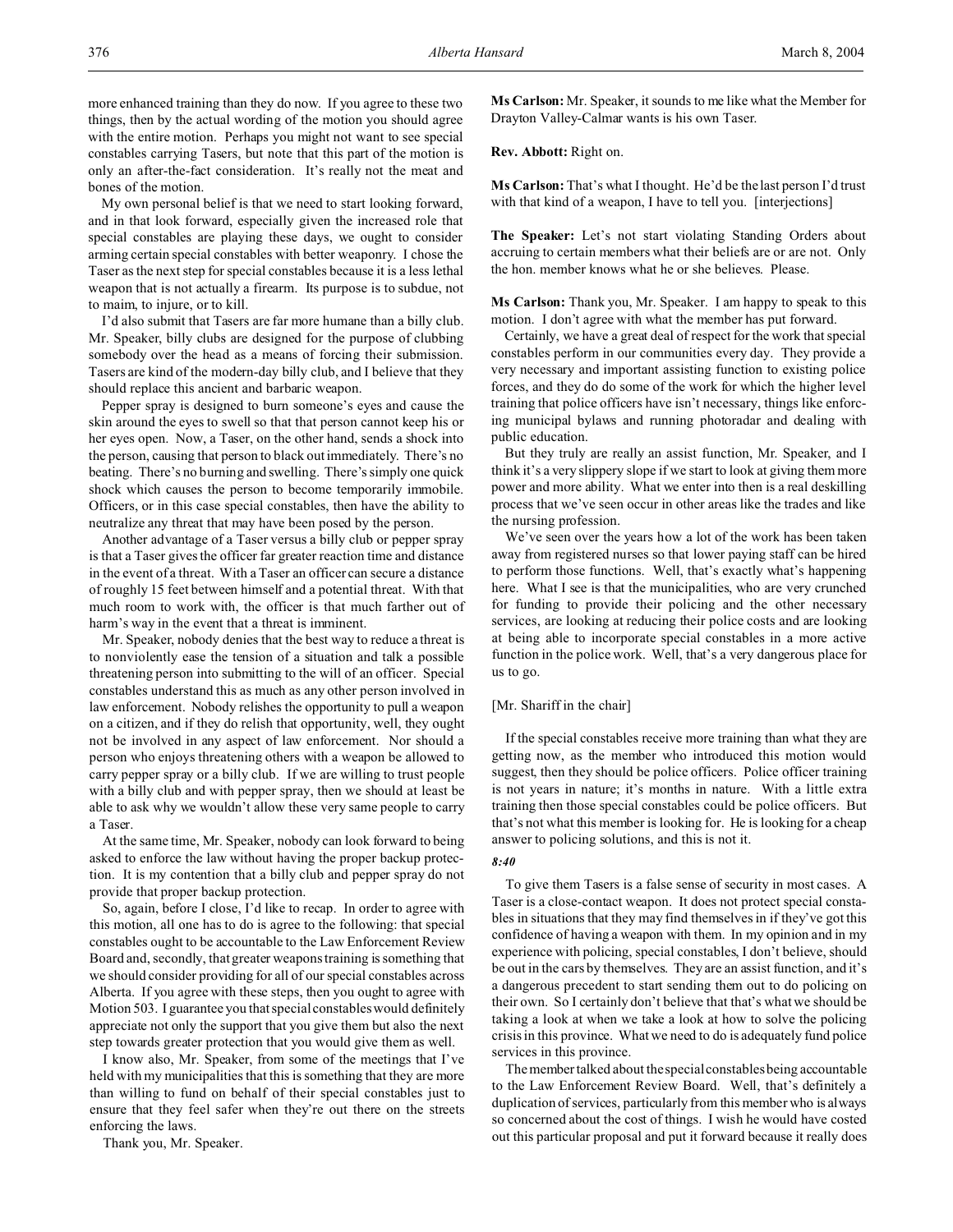not make any sense at all to establish a whole different review process for special constables, which is what would be required here. They have a process in place now that seems to be working and an appeal process put in place, so that would be the way that we should continue to proceed with this, not duplicating any services.

So to give them enhanced weapons training when you don't give them the rest of the training that goes along with police officer training really puts them out on the street in an unsafe fashion for themselves and for the people that they might come into contact with.

Mr. Speaker, for all of those reasons I really do not believe that we can support this motion.

**The Acting Speaker:** The hon. Member for Calgary-North Hill.

**Mr. Magnus:** Thank you, Mr. Speaker. I'm pleased to rise and join the debate for Motion 503, sponsored by the Member for Drayton Valley-Calmar. When I look at Motion 503, I see in some respects an idea whose time has come as accountability is something that will be important as special constables play a greater role in policing in the future. The issue of police force numbers in Alberta is one that has been raised a number of times in this House and one that many of Alberta's communities are concerned with.

Presently in accordance with the Police Act of Alberta, special constables are peace officers appointed by the Solicitor General. Each individual special constable has an appointment form signed by the Department of the Solicitor General. This form, drawn up by the special constable's employer, indicates which provincial statutes they are authorized to enforce and the geographical area that they are authorized to provide enforcement within. Should the special constable's employer require that he or she have the ability to conduct traffic enforcement on primary highways, the appointment form would need to be granted by the Solicitor General.

Mr. Speaker, Alberta has close to 3,000 special constables who enforce provincial statutes. Of those, about 4 per cent are employed by municipalities and municipal districts to enforce highway traffic safety. The province of Alberta employs the majority of Alberta's special constables as conservation officers, transportationinspectors, or provincial constables, and their appointments reflect their individual duties. These individuals, although not classified as police officers, still play a valuable role within a number of Alberta communities. From rural municipalities to large urban centres, their presence helps to ensure the safety and the security of Alberta municipalities.

Motion 503, as has been mentioned previously, would increase the accountability of Alberta's special constables by making them accountable to the Law Enforcement Review Board, and this is a part of the motion that I do agree with. Mr. Speaker, as of today special constables are accountable only to their employer. This means that should a complaint be submitted concerning a special constable, there's a possibility for a conflict of interest to exist. The complaint is left in the hands of the employer, and it is therefore his or her individual decision which decides the outcome of the complaint as well as the punishment should the employer find wrongdoing by the special constable.

What Motion 503 proposes is that special constables be made accountable to the Law Enforcement Review Board. This would result in an independent, quasi-judicial body which was established under the Police Act, hearing appeals from citizens who filed the complaint regarding the actions of a special constable.

Increasing the accountability of special constables could improve public trust in these individuals. As of now they are only accountable to their employer. That can be perceived as a conflict of interest, and thus the possibility of distrust in those individuals could exist. However, Mr. Speaker, by assuring Albertans that special constables are held accountable to the Law Enforcement Review Board, as police officers are, we would be relieving the current perception of conflict of interest, resulting in increased trust levels, and with trust comes respect.

Any peace officer that attempts to mediate a situation or confront an unruly citizen will tell you that if you do not have that individual's trust and respect, then the chance of a peaceful resolution declines sharply. Should the constable have the trust and respect of the individual they are in contact with, it is less likely that the situation could escalate into one that requires the use of self-defence.

However, Motion 503 also asks that special constables take advanced weapons training and that we begin to set the proper stage in which special constables, especially those enforcing municipal bylaws and traffic safety laws, could be granted Tasers. Mr. Speaker, I am not entirely comfortable with this suggestion, and put simply, my concern with this part of the motion is that it does not give this House the appropriate amount of time to truly consider the weapons aspect it suggests. After all, the motion suggests that we introduce legislation, and accordingly I think that we need more time to consider the idea.

That being said, the future of policing may demand that we look at these sorts of suggestions in greater detail. So while I am not entirely sure of granting Tasers to special constables, at the same time I don't want to say no to this motion. In speaking with some colleagues, I know that I share this indecision with many of them.

Accordingly, I'd like to introduce an amendment to the motion which allows us greater opportunities to consider the motion without being bound to introduce the legislation that the current motion suggests we do. I've brought the appropriate number of copies. I believe the House officers have them, and I'd ask that they be distributed now.

Let me know when you'd like me to proceed, Mr. Speaker, sir.

**The Acting Speaker:** If you're going to be reading the amendment for the record, you may proceed. Otherwise, wait for a few seconds. You may proceed.

**Mr. Magnus:** Thank you, Mr. Speaker. As all members can now see, the motion makes the following changes. Motion 503 is amended first by striking out "make special constables accountable" and substituting "provide the option of making special constables accountable"; second, by striking out "enhanced weapons training" and substituting "enhanced training"; and third, by striking out "thereby creating the appropriate conditions under which the Province could consider allowing the option of arming special constables with better defensive weapons such as Tasers."

The amended motion would then read:

Be it resolved that the Legislative Assembly urge the government to introduce legislation which would provide the option of making special constables accountable to the Law Enforcement Review Board and require special constables to take enhanced training.

I think that most members will agree that this motion retains the main intent of Motion 503, preparing our special constables for their future role in Alberta. At the same time, members will see that this motion softens the language around weaponry, which I believe is important at this time.

As many members in this House are aware, smaller municipalities often face the problem of meagre police presence, and it's in these situations that special constables play greater roles. However, the province cannot send these individuals into these types of roles without adequately preparing them for the task at hand. Currently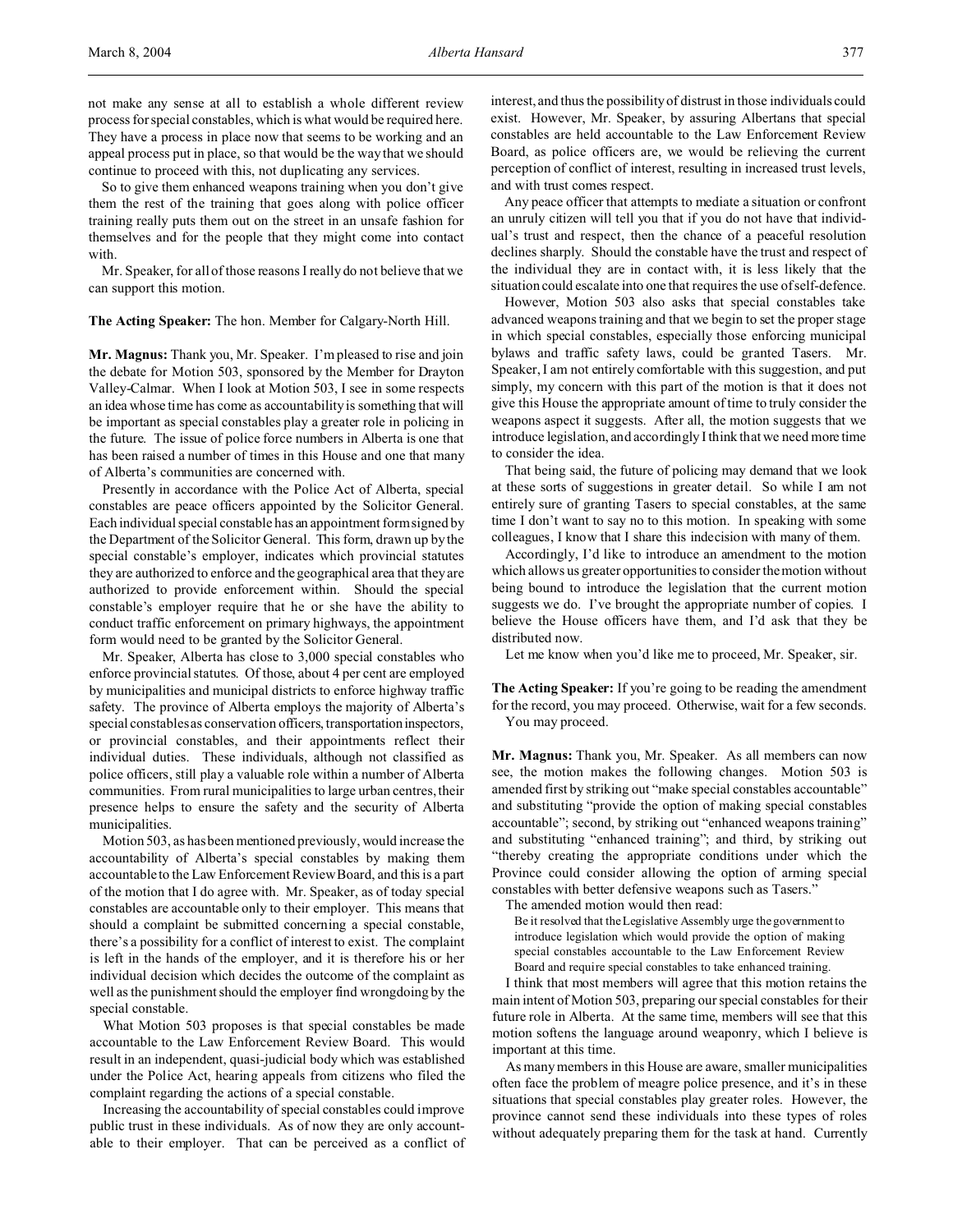Mr. Speaker, one argument against Tasers is that they have been known to cause death when used. It's a strong argument, and one that needs to be discussed in greater detail than this one hour of debate will afford. We cannot equip special constables with Tasers if we are not satisfied that they will be able to use them judiciously and properly given that they do have the ability to kill. Furthermore, we can't allow Albertans to carry with them the perception that the government will introduce legislation allowing special constables to carry Tasers without doing more homework and without consulting with Albertans to see if they're comfortable with this change in legislation and policy.

### *8:50*

So, Mr. Speaker, I'd ask all members to see the good in this motion but join me in helping to change the parts that need more study. The amended wording of this motion calls for increased training and safety for special constables and increased accountability. They're both important aspects to consider when discussing roles and responsibilities to ensure that our communities are safe and secure. Special constables need to be accountable to more than their employer, especially with these increased roles.

Mr. Speaker, by ensuring that they are given the proper training, the ability to properly defend themselves, and are held accountable for their actions to an independent body, they are better prepared to help fill the void that is present within smaller municipalities across this province. They're also prepared to take on more of a role within larger municipalities and, in doing so, will help to ensure that Alberta remains a safe and secure place to raise a family.

I'd encourage all members to support Motion 503 as amended to support the security of Albertans. Thank you, Mr. Speaker.

**The Acting Speaker:** The hon. Member for Edmonton-Highlands.

**Mr. Mason:** Thank you very much, Mr. Speaker. I'd like to take this opportunity to speak to the amendment to Motion 503. I believe that if this amendment were to be passed, Motion 503 might be something that I could consider supporting.

Clearly, the whole impetus behind the original motion was to arm special constables with Tasers, and the Member for Drayton Valley-Calmar was in my view being disingenuous when he suggested that all you had to do to support the motion was agree to having special constables be accountable to the Law Enforcement Review Board. That was clearly not where he was going with the motion, and voting for the motion would have done a lot more than just saying that special constables ought to be accountable to the Law Enforcement Review Board.

I think the hon. Member for Calgary-North Hill has provided a thoughtful amendment that disarms the drive towards Tasers and disarms the motion. I think that it certainly brings the motion into something that's a little more sensible.

I appreciated the comments of the hon. Member for Edmonton-Ellerslie with respect to the importance of having properly trained officers using weapons and not creating sort of a bargain basement version of police officers that have potentially lethal armament but not the appropriate level of training and skill to use it appropriately. I think that this amendment will short-circuit the drive for Tasers and pull the plug on what was potentially a dangerous idea, Mr. Speaker, which could potentially have had revolting consequences.

So I would be pleased to support the amendment to Motion 503,

and if it passes, Mr. Speaker, I'll be prepared to support the main motion as well.

**The Acting Speaker:** The hon. Solicitor General.

**Mrs. Forsyth:** Thank you, Mr. Speaker. I rise to speak to the amendments to Motion 503 from the hon. Member for Drayton Valley-Calmar. The amendments concern two issues concerning special constables. The first deals with whether or not special constables in this province should be accountable to the Law Enforcement Review Board. The second deals with requiring special constables to take enhanced training to eventually allow special constables to carry defensive weapons. I would like to speak to the accountability of special constables.

The Law Enforcement Review Board is an independent body established under the Police Act. The principal activity of the board is to hear appeals from citizens who have filed a complaint against a police officer and who are not satisfied with the way the complaint was handled. Police officers who have been the subject of discipline arising out of a complaint must also appeal to the board. The board also conducts hearings from special constables regarding the cancellation of their appointment or from private investigators and security guards who have had their licences refused.

Mr. Speaker, Motion 503 suggests that the government may enact legislation that would allow complaints against special constables and appeals by special constables to be heard by the Law Enforcement Review Board. Here are some of the reasons why I support the accountability to the Law Enforcement Review Board.

Currently complaints against special constables are handled by the employer, mostly municipal and provincial governments. If the complainant is not satisfied with the way the issue has been handled, there is no other avenue to pursue this issue. The public needs a formal, independent, and transparent appeal process to handle these situations. Some employers and police services have already come to us and requested this change. The bottom line is that special constables are an important part of the law enforcement community and should accept the same level of accountability as others in the law enforcement community.

The second issue that the amendment to Motion 503 raises is to require special constables to take enhanced training that would allow them to be armed with defensive weapons. Mr. Speaker, first of all, I believe it is important for this House to understand what we mean by special constables. There are about 3,000 special constables in this province. They range from court clerical staff, inspections and regulatory officers, taxi inspectors, provincial protection officers who handle court security, a number of municipal bylaw enforcement officers, and many, many others.

While I said earlier that special constables are part of the law enforcement community, they are not police officers. They are responsible for bylaw and provincial statutes enforcement. They are not a second tier of policing in Alberta.

While I appreciate the amendments to the motion to make it more general in terms of the training and equipment that special constables have, special constables must work within the very clear borders that are defined. I believe it is essential to establish clearly defined boundaries on the limitation of their duties consistent with their training, their standards, and their authority. I support proper and standardized training for special constables that is appropriate to the duties set out in their appointments.

Mr. Speaker, a policy manual is being prepared by my department as we speak to assist employers in determining the role of a special constable. Some – and I will repeat "some" – special constables have the authority to carry pepper spray, a prohibited weapon. Many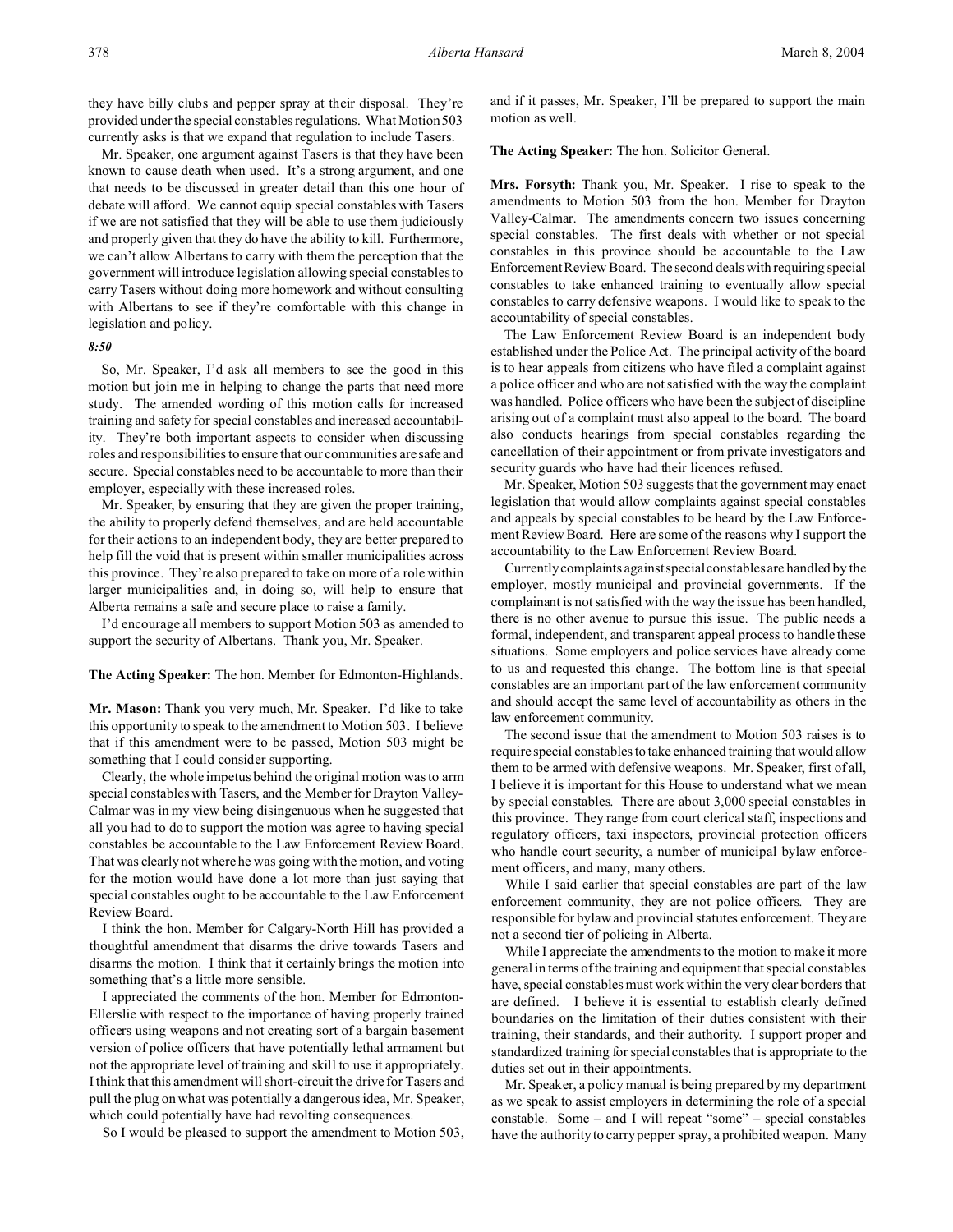others carry batons. Given the mandate, I believe these weapons are sufficient to provide a special constable the ability to tactically reposition and seek assistance from the police in this province, who are properly trained and who are equipped.

So, Mr. Speaker, I do appreciate the intent of this motion to improve the training and functioning of special constables in our province, and I appreciate all the work that the special constables in this province do to keep our community safe.

In closing, I'm open to the notion of making special constables accountable to the Law Enforcement Review Board, and I agree that enhanced training is a necessary thing. We will continue to work on this with the Member for Drayton Valley-Calmar, the Special Constables Association and their employers, and the law enforcement community.

**The Acting Speaker:** The hon. Member for Calgary-Buffalo.

**Mr. Cenaiko:** Thank you very much, Mr. Speaker. It's a pleasure to join debate on the amendment to Motion 503, sponsored by the Member for Drayton Valley-Calmar. The concept proposed by the sponsor is of particular importance to me because of my work on the Police Act review completed last year. I'd like to talk about some of the changes to policing in Alberta considered by this committee and how these changes relate to the amendments proposed to Motion 503.

Two major themes arising from the MLA Policing Review Committee centred on levels of service and the cost of policing. Mr. Speaker, the amended motion has two important parts that could improve service and reduce funding pressure in some areas. Taken separately, these parts may be cause for concern for some Albertans. Taken together, both aspects of Motion 503 are consistent with the future of policing in Alberta.

Motion 503 addresses the need for common policing standards established and monitored by the province. This was also one of the key findings of the policing review committee. The first step is to pass legislation to make special constables accountable to the Law Enforcement Review Board. The board is a quasi-judicial, independent body legitimized by the Police Act. Having special constables answer to this board will help keep these officers accountable.

The next step is to provide special constables with enhanced training. This is an important consideration because the role of the special constable could dramatically change in the future.

**The Acting Speaker:** I hesitate to interrupt the hon. Member for Calgary-Buffalo, but the time limit for consideration of this item of business has concluded.

### head: *9:00* **Government Bills and Orders Committee of the Whole**

[Mr. Shariff in the chair]

**The Deputy Chair:** Hon. members, we'll call the committee to order.

## **Bill 12**

### **Financial Administration Amendment Act, 2004**

**The Deputy Chair:** Are there any comments, questions, or amendments to be offered with respect to this bill? The hon. Member for Little Bow.

**Mr. McFarland:** Thank you, Mr. Chairman. During the second

reading there were a number of questions and comments brought up, and I undertook to have answers provided to the Member for Edmonton-Riverview, which I have done in written form. For the record I would just like to indicate that with respect to a number of the questions that came up, we do have a couple of brief answers.

The transition from paper to electronics and whether or not information would be backed up and if there would be any savings was question number one. How the amendments would actually improve the efficiency in administering the investment opportunities as well as whether or not there had been a cost-benefit analysis done was the second question, Mr. Chairman. The final one was to point out that this whole issue of changes to the legislation was merely a technical one to basically bring the reporting system into the new age along with the electronic reporting.

Bill 12, as I indicated in second reading, simply streamlines the legislation and clarifies much of the wording and definitions, along with many technical amendments. The investments and how they're managed has not changed. The manner in which payments are made is not changed. We are, as I had indicated, Mr. Chairman, in this electronic environment, and this is a commonly held industry practice where the investment world is utilizing these same procedures on an ongoing basis.

The cost-benefit portion of the question from Edmonton-Riverview simply put is this. With the changes that are being proposed in the amendments, it's really hard to come up with finite numbers of savings on a cost-benefit analysis basis; rather, it's keeping up with the industry practice that's becoming very commonplace.

The amendments will also authorize Treasury Board to establish alternate controls and limitations respecting the making of certain classes of disbursements, including electronic payments, and it will also allow Treasury Board to ensure government's controls remain up to date with emergent trends that happen in the industry.

The electronic transactions will be documented in a backup in the computer system, and a paper backup will also be kept, where it's appropriate. The electronic processes provide for a speedier payment and faster settling of the transactions, which has become a standard industry practice.

So with those few comments, Mr. Chairman, I hope that's satisfactory to the Member for Edmonton-Riverview, and I look forward to any further comments. At the appropriate time I'd like to call the question.

**The Deputy Chair:** The hon. Member for Edmonton-Riverview.

**Dr. Taft:** Yes. Thanks, Mr. Chairman. I think the comments from the Member for Little Bow are very useful. He's been prompt and co-operative in answering all of our questions, and this is a bill that seems essentially to be an administrative bill, as he says, making some adjustments to ensure that procedures within the government are in line with industry. So we have no particular further comments on this bill.

Thank you.

[The clauses of Bill 12 agreed to]

[Title and preamble agreed to]

**The Deputy Chair:** Shall the bill be reported? Are you agreed?

**Hon. Members:** Agreed.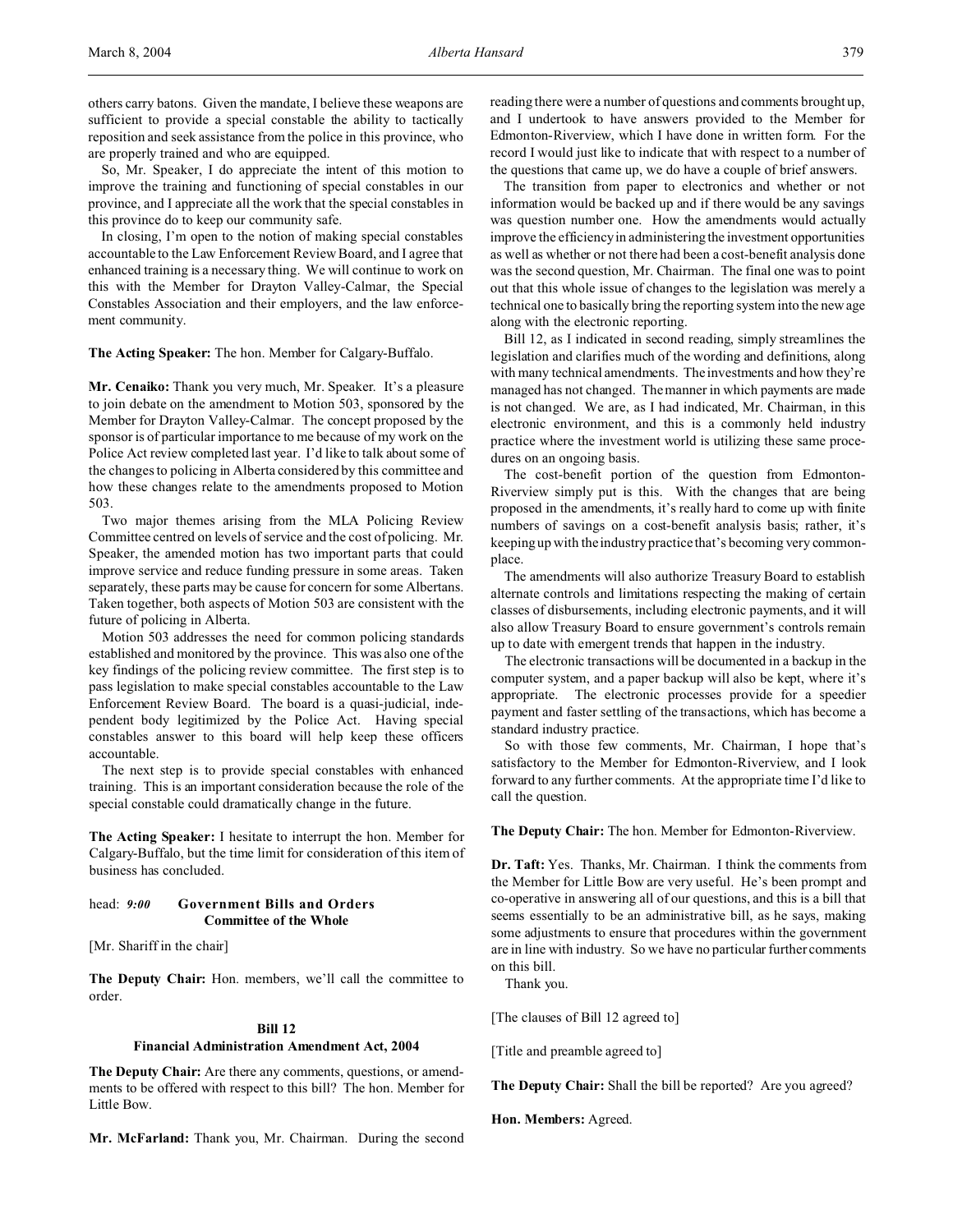**The Deputy Chair:** Opposed? Carried. The hon. Deputy Government House Leader.

**Mr. Zwozdesky:** Thank you, Mr. Chairman. An interesting debate for an interesting bill. That having been said, I would now move that the committee rise and report Bill 12, the Financial Administration Amendment Act.

[Motion carried]

[Mr. Shariff in the chair]

**Mr. Lougheed:** Mr. Speaker, the Committee of the Whole has had under consideration and reports Bill 12.

**The Acting Speaker:** Does the Assembly concur in the report?

**Hon. Members:** Agreed.

**The Acting Speaker:** Opposed? So ordered.

head: **Government Bills and Orders Second Reading**

### **Bill 15**

### **Fiscal Responsibility Amendment Act, 2004**

[Adjourned debate March 3: Mrs. Nelson]

**The Acting Speaker:** The hon. Member for Edmonton-Riverview.

**Dr. Taft:** Thank you, Mr. Speaker. Unlike the previous bill we just dealt with, this one is considerably more substantive. It has the effect of raising the spending cap on nonrenewable resource revenues from 3 and a half billion dollars up to \$4 billion per year, so clearly a bill that has an impact of some \$500 million annually and well worth some significant debate here. As well as that change, which I think is the principal one and the most concerning one, the most worrisome one, there are some other adjustments in wording. But primarily this bill exists and is being brought to us because, frankly, the government wants to be able to spend more money from nonrenewable resource revenues, and I think we need to debate how that's being done and why it's being done.

I guess there is one particularly troubling aspect to this bill, and that concerns the government's inability to put in place a fiscal plan and to stick to it. I recall  $-$  I'm sure it was less than a year ago  $$ sitting in this Assembly and debating Bill 2, which was an interesting bill, a reasonable bill. It was in line with some of the ideas of the Liberal opposition. It established the cap on how much nonrenewable resource revenue could be spent, and it helped set the stage for some other spending controls for the provincial government. It set that cap at 3 and a half billion dollars, and then when nonrenewable resource revenues went beyond that, anything above the 3 and a half billion dollars was either allocated to a particular government fund, the sustainability fund, or used to pay off debt or whatever. What we're seeing here now is that 3 and a half billion dollars being raised to \$4 billion so that the provincial government can take that extra \$500 million and use it for whatever pet projects it has.

The timing of this is troublesome for two reasons. First of all, the initial plan didn't even last a year, and I guess we have to really question and I hope the public really questions the government's commitment to any particular plan and its ability to plan in the long term when this bill changes last year's plan less than a year into its implementation. What sort of long-term plan is that? We need in

this province to take a much, much longer view of how we handle our nonrenewable resource revenues, and this bill just violates that completely.

The other concern about the timing of this bill is the coincidence that we're in the lead-up to an election.

#### *9:10*

**Mr. Mason:** Surprise, surprise.

**Dr. Taft:** Yes. The Member for Edmonton-Highlands is saying, "Surprise, surprise," and I'm sure we're all surprised that in a leadup to an election the government is arranging things to set aside an extra half a billion dollars for election goodies.

Now, it's interesting to try to imagine what those goodies will be. We'll find out in two weeks when the budget comes, but I'm told, I think by the Premier himself, that the new hospitals for south Calgary will not be in the budget. So we'll see what the election goodies are.

But that really undermines the credibility of the justifications for this bill. It does make it look very much, to us and I think to the general public, like the government is simply playing politics with the long-term financial security and stability of this province, and, yes, I'm afraid that they would do that.

Now, there are some other ways that this could be handled, and I put this forward to the government in case they want to perhaps take this bill back and amend it or bring forward amendments or otherwise consider these options. We have long argued that budgeting in the province should use a five-year moving average for its predictions of nonrenewable resource revenues, and that would help us smooth out some of the peaks and valleys that we see in budgets that are consistently coming in billions of dollars off target. It's a remarkable failure of accurate budgeting, and as a result we're always billions of dollars off in our fiscal plans. That would have been something I'd like to have seen in this kind of legislation.

We're keen supporters of the fiscal stability fund, but it looks like it's grown into yet another slush fund. In fact, this government, as a reporter was saying the other day, has more money than it has pockets to put it into. So the fiscal stability fund, which probably doesn't need to be worth much more than \$1.2 billion, I believe now, from the third-quarter fiscal update, is over \$4 billion. That money can be drawn down and may well be drawn down in the lead-up to an election, which would be a shame, but it could happen.

How about bringing in an infrastructure enhancement fund? We have very significant infrastructure problems in this province, and we need some way to predictably finance those, whether they're roads or hospitals or schools or public buildings. We need to build those at standards that are going to serve us well into the future. That would have been something good to see in here, and of course some proper, actual, hard three-year business plans with a real commitment to meeting those targets would have been good as well.

None of that is in this bill. Instead, we simply see an adjustment of the cap on resource revenues. So there's not much to commend this bill. It feels like the result of broken-down controls on public spending. It feels like it's coming from a government that's got lazy with public money, and that's disappointing.

I would've loved to have seen a value-for-money audit, for example, on the health care system. Why is it that we're spending as much on health care as most other provinces in this country, but we're getting about 20 per cent fewer hospital grants? Well, why is that happening? That would have been something to address in a value-for-money audit, but instead of doing that, instead of taking some of the challenging and interesting issues of good management, we simply see the government reaching into our nonrenewable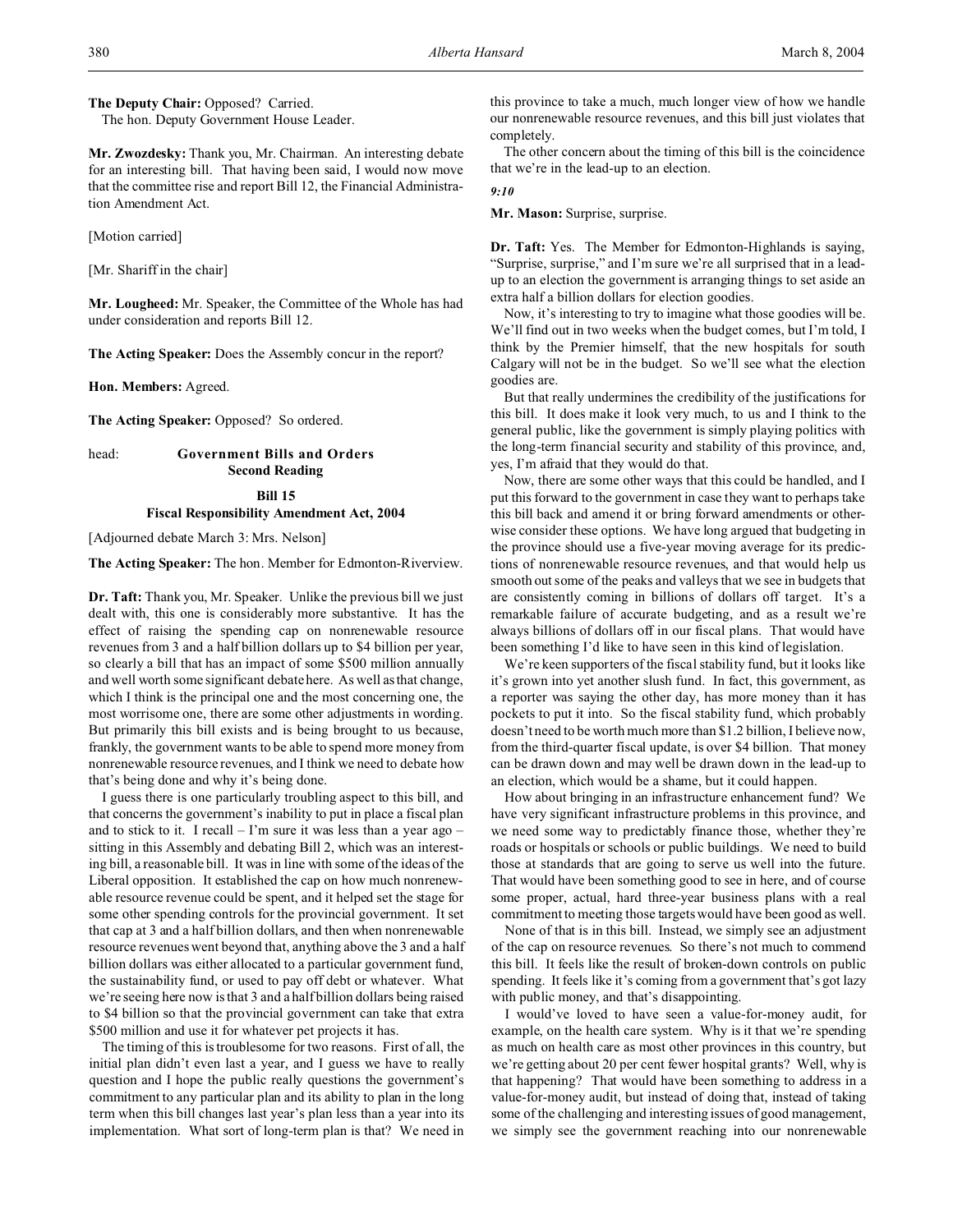resource revenues to spread more money around in the lead-up to the election.

So, Mr. Speaker, I'm disappointed in this bill. I think it reflects, as I say, a laziness with public money that's descended on this government, and unless there are very significant amendments to it, I expect we'll be voting against it. Thank you.

**Mr. Zwozdesky:** Mr. Speaker, I was listening quite intently to the hon. Member for Edmonton-Riverview, and I just have to make a comment here. You know, the intent of this bill is to increase the government's ability to fund some important programs, some of which exist and some of which might need to come into existence, and at the same time to address some of the pressures that we know have been referenced with respect to education, for example, by the Learning Commission.

That money has to come from somewhere, hon. members, and what this bill would do is enable another half a billion dollars to come into the system to address some of those kinds of pressures, not to mention what some of the other ministries are facing; for example, Transportation: roadways and bridges and so on across the province. [interjection] Well, of course Environment. I mean, that would be paramount in many people's books, I'm sure.

Similarly, with health care and this business of having a value-formoney audit, as laudable as the speaker's cause is in that regard, I'm sure some of that money will also make its way to some of the pressure points that exist, I'm sure you're fully aware, in the health care system. The primary concern, I'm sure, is going to be toward the government of Alberta's first priority, which is the education circle, and this simply allows that to happen.

So I'm not clear, Mr. Speaker, if the hon. member is complaining about the fact that we're putting more money into the system, which they and others have been asking for, or if it's just a question of them complaining about the timing of it all. Either way, I think it's a good move for us to make, because the time has come to address some of those pressure points. Infrastructure, Community Development, Justice: there are many departments in government that will put this money to very good use.

So I will be supporting the bill. Thank you.

**The Acting Speaker:** Standing Order 29. Any questions for the hon. minister?

**Mr. Mason:** Mr. Speaker, to the hon. Minister of Community Development. While I appreciated his defence of funding of these kinds of programs, I noticed that he was remarkably silent on the need to address these financial pressures, say, two years ago or even one year ago. What is different now with respect to those requirements?

**Mr. Zwozdesky:** Well, I'm not sure which meetings the hon. member might have been at where I was supposedly silent. I'm sure my colleagues here would disagree with that.

But I think there are some fundamental differences, to put all the kidding aside, and one of the most fundamental differences is the Learning Commission report, which in itself has been evaluated at a cost of almost half a billion dollars or perhaps even more than that. There is information provided in that particular commission report that simply wasn't available a year ago or two years ago in the form in which it now exists. I think there were certainly all kinds of comments being made from many different directions that sort of seeded the way for the Learning Commission and helped it throughout its debate and its presentations.

Secondly, there are things which I know the hon. member is very

familiar with that happened that are unpredictable, Mr. Speaker, such as the BSE crisis, such as forest fires, such as drought, which our farming communities and elsewhere are facing. So things happen and they need to be addressed, and this will provide that kind of necessary cushion, I hope, to address all of those points I've referenced and many, many more which I haven't got time to get into; for example, the provincial parks in my area. We know that we need to upgrade the water and sewage treatments in many of our provincial parks, and these monies will help to address that, and that's just one example. That condition, to the extent that we know it today, perhaps didn't exist two years ago, as referenced by the hon. member.

**The Acting Speaker:** Any further questions? The hon. Member for Edmonton-Highlands.

**Mr. Mason:** Thank you very much, Mr. Speaker. I wonder if the hon. Minister of Community Development can assure the House that election timing has absolutely nothing to do with this.

**Mr. Zwozdesky:** Well, you know, if the Learning Commission had come out a year earlier, perhaps that comment wouldn't even be valid, but I haven't got any idea when an election would be coming. I'm aware of a federal election possibly coming this year. I'm aware of a municipal election that is coming in the fall, but I don't know when we might be having a provincial election, which I think is what you are commenting on. The mandate that was given to this government on or about March 12, 2001, gave it a five-year window. That would take us through to 2006, approximately March, by which time an election would be called. That, by my calculation, would be approximately five years from now, and I have the hon. Minister of Environment's concurrence with that.

*9:20*

**Dr. Taylor:** Two years from now.

**Mr. Zwozdesky:** Two years from now. Sorry. Thank you.

**Mr. Lund:** Mr. Speaker, I listened very intently to the hon. Member for  $\ldots$ 

**The Acting Speaker:** Hon. minister, are you rising to ask a question or to speak to the bill?

**Mr. Lund:** To speak to the bill.

**The Acting Speaker:** Okay. Well, is there anybody else who wanted to ask a question?

There being none, I'll recognize the hon. Minister of Infrastructure.

**Mr. Lund:** Thank you, Mr. Speaker. I listened intently to the hon. Member for Edmonton-Riverview, and quite frankly I was quite shocked, because obviously he's not aware of what exactly has happened over the last year. So I thought perhaps it would be useful to just walk him quickly through it because he made some comments that obviously he's not aware of.

The idea of the sustainability fund came out of the Financial Review Commission, and all of the nonrenewable resource revenue goes into that fund. We started out and said that we would see for one year; we would have a review at \$3.5 billion that would come out and go into the operating side of the budget.

Because of events that have happened – and the hon. Minister of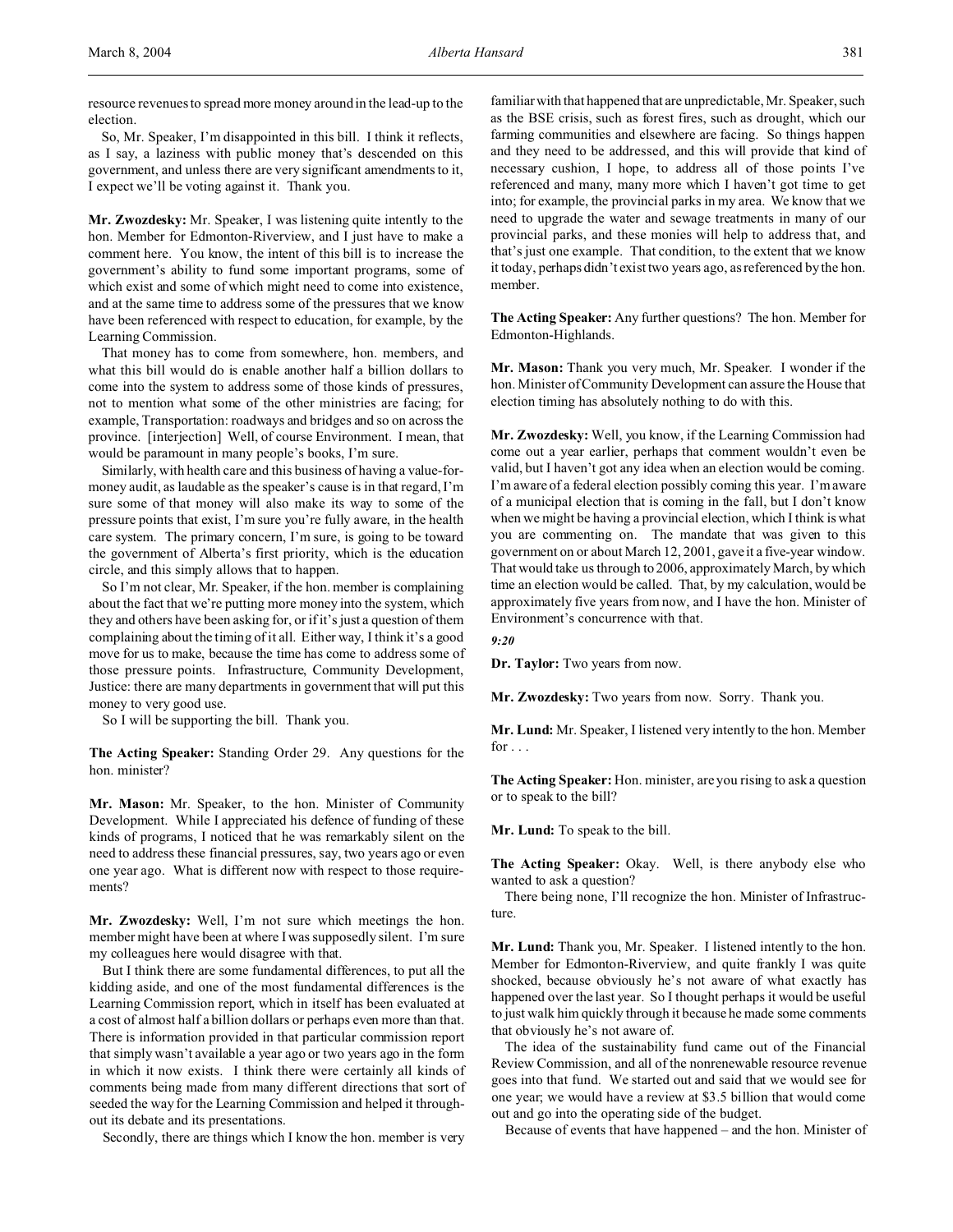Community Development clearly indicated that one of them was the Learning Commission and the costs that are associated with the recommendations of that commission plus the ever-increasing costs of health care – the fact is that we're finding that the other revenue that would be available for operating is not sufficient. So we have to have a vehicle where we can take more than the \$3.5 billion out of the sustainability fund and move it into the operating. That's what this is all about: increasing it from \$500 million so that we can cover the operating.

You know, I find it really interesting that the folks over there voted to remove the health care premiums. That's about \$900 million. That money is going into operating. I'd like to know how they figured they were going to backfill that money if you took it out without passing this bill that would at least see another \$500 million going in.

Now, he made a comment that we should have a fund that would deal with capital. Well, we've done that. We do have a capital fund. As a matter of fact, if the member had been watching what happened in the second-quarter report and the third-quarter report, there was money above the \$2.5 billion in the sustainability fund that went into paying down debt and went into the capital fund. So the capital fund has been growing through that very vehicle.

So those are the things that have been happening. Quite frankly, I'm very disappointed that they would even suggest that this had anything to do with an upcoming election because clearly when we set it up at \$3.5 billion, we indicated that we would see how that would work, and if it wasn't sufficient, then we could revisit the situation. That's exactly what we have done, Mr. Speaker.

**The Acting Speaker:** Standing Order 29? The hon. Member for Edmonton-Riverview.

**Dr. Taft:** Thank you. Under Standing Order 29, Mr. Speaker. I think we're frequently on the record as having said that we would prefer to look after the loss of revenue from eliminating health care premiums by installing a progressive tax system.

I would like to ask the minister a question. My concern is that we are in this province living off the capital of this land, the natural capital of the land, meaning the nonrenewable resource revenues, and if we increase the amount we take from that capital by half a billion dollars a year, it seems to me to be long-term folly. I'm wondering if the minister sees us as also living off the capital of the land, a nonrenewable capital, or if he has some other interpretation of it.

**Mr. Lund:** Mr. Speaker, of course, it's been a concern of all of us that with a nonrenewable resource you only get the revenue from that resource once, so you have to plan for the day that it's not there. That is part of the reason that we are adopting a 20-year plan that will see a number of other initiatives flow out so that, in fact, future generations have other sources of income that are stable and that will backfill the reduction in the royalties.

However, we also have a huge resource in the tar sands up in the Fort McMurray area. That will yield a fairly substantial royalty over a longer period of time, but it won't be sufficient. It won't be likely as much as we're receiving today, but we are planning in the event that the royalties decrease.

Now, the beauty of the sustainability fund, Mr. Speaker, is that if the royalties fall down below the \$4 billion, then you can take out of the sustainability fund so that there is that \$4 billion available annually for operating. It's a cushion in the sustainability fund, but it also allows us to transfer money into the capital fund and to pay down debt, depending on the number of dollars that are coming in.

**The Acting Speaker:** Any further questions?

Anybody else wish to participate in the debate? The hon. Member for Edmonton-Highlands.

**Mr. Mason:** Thank you very much, Mr. Speaker. I'm pleased to speak to Bill 15, the Fiscal Responsibility Amendment Act, which, as has been said, increases the amount of money which will flow from our nonrenewable resource revenues from 3 and a half billion dollars a year to \$4 billion a year.

Now, you know, the hon. members opposite are suddenly champions of education and health care. This is a little bit like seeing the light on the road to Damascus, I think, Mr. Speaker, and we will see. It's important that these things be funded – I want to make that perfectly clear – and funded at an adequate level, and they have not been. They have not been adequately funded by this government.

It's fine to talk about the Learning Commission report, but I would point out to hon. members opposite that parents, teachers, school boards, and the opposition have been criticizing the level of funding for education for a number of years. The government and particularly the current Minister of Learning have consistently responded that we have the highest level of per capita funding of any province and that everything is fine – this predates the Learning Commission – and he stuck to that message and ignored the real situation, which is that Alberta has a fairly low level of funding if you calculate it on a per student basis, because Alberta has a young population and many children that need to be schooled.

We heard repeatedly from the Minister of Learning on that question, and finally, as a result of the chaos that took place in our learning system with a teachers' strike and a disputed arbitration process and so on, there was an agreement which was obtained by the Alberta Teachers' Association to create the Learning Commission. Lo and behold, Mr. Speaker, the Learning Commission confirmed what parents and teachers, school boards, and the opposition had been saying for one or two years before. So now it becomes a road map to re-election for the government, and we are going to see more increases in spending, particularly in capital funding for health care in this budget, unless I miss my guess.

So now we have this bill. The problem with the bill is not that there's more money which would be made available for health care and education. That is important, and that needs to happen and should have happened two or three years ago. The question is where the money comes from.

### *9:30*

When the New Democrat opposition launched its campaign about two years ago on electricity deregulation, we did a little bit of research in terms of the natural gas issue as well. One of the things that we found – and this was two years ago – was that according to – I'm trying to remember, Mr. Speaker, the exact body – statistics provided by the Energy and Utilities Board, I believe, Alberta had at that time nine years' proven reserves of natural gas left. Now, I know that we all talk about oil and gas revenues as being a major revenue, but primarily the main source of the revenue comes from natural gas rather than oil. The reserves that have been mandated by the government have consistently been reduced.

Mr. Speaker, since the advent of the Alliance Pipeline and the change in government policy which no longer requires those volatile chemicals that are useful for a chemical industry as a raw material to be extracted and kept in Alberta, we now export our natural gas much faster than we are finding new reserves. The result is that we are rapidly running out of natural gas and, therefore, rapidly running out of the main resource that feeds this government's funding of many things including this.